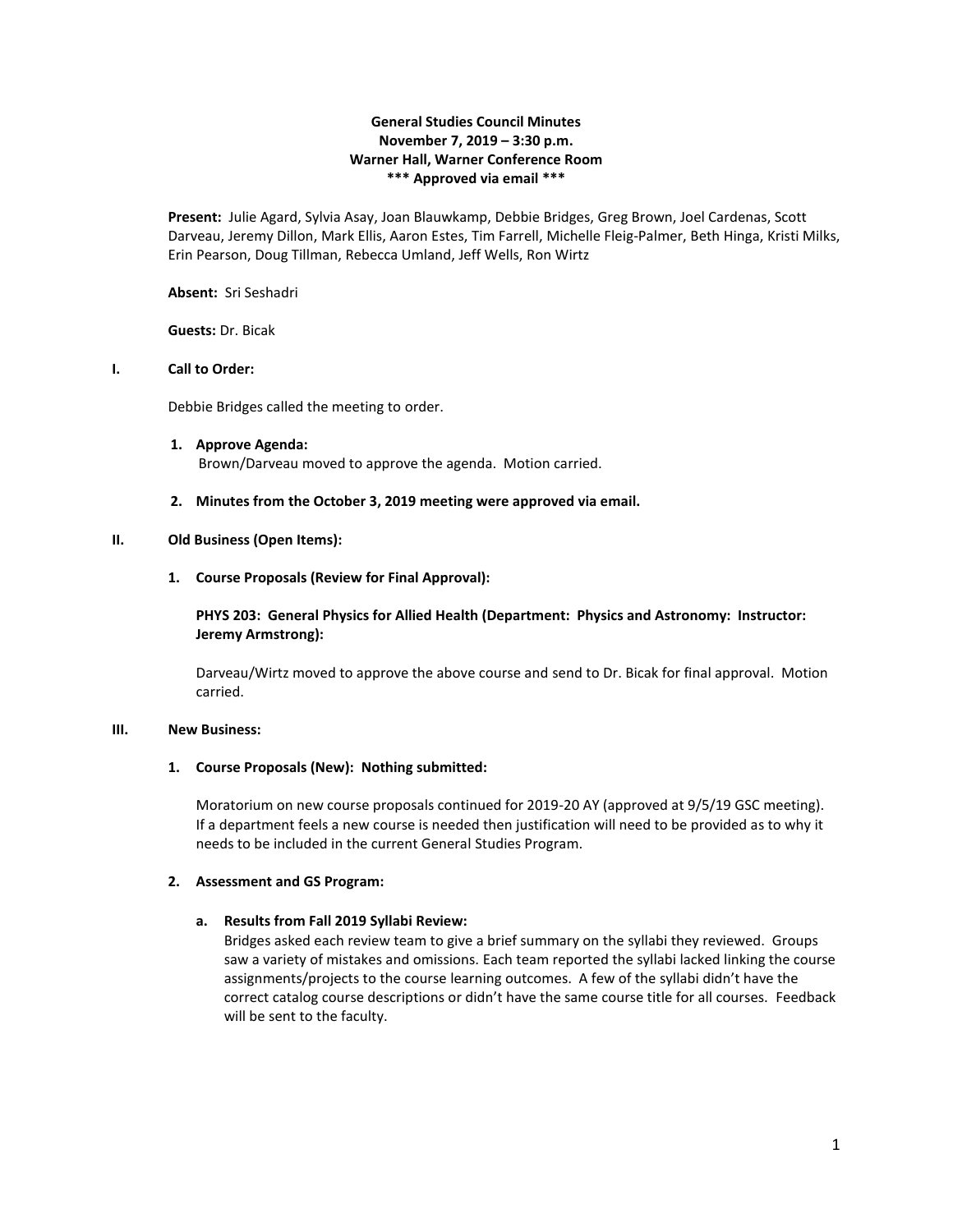### **4. Review/Revision of General Studies Program:**

### **a. Reports/Updates from Working Groups:**

Group 2 – Dillon reported the group was struggling with a strategy to work on learning outcomes without an existing program. They also looked at ACE from UNL and compared it to UNK's current learning outcomes. The group also came up with a list of what we want UNK graduates to look like.

Group 3 – Darveau reported their group discussed a great deal about what we want UNK graduates to get from the GSP. Grasp on skills, good start on cultural/social/informed citizen areas. He used a skeleton analogy – we have a skeleton and muscles, but not teeth and hair. He stated they need to work on the bulk of the middle.

Group 1 – Blauwkamp reported their group has a lot consensus on what the skills and knowledge should be. The group is at the point where they are drilling down on what the learning outcomes should be. Right now they have 8-9 outcomes.

Dean Hinga sent Bridges an email from the Equity Access and Diversity Advisory Council making it known that they do not want for GSC to lose the opportunity to incorporate diversity/inclusion into GS. Includes information from Kaleidoscope Group climate survey. Bridges is sharing it with the GSC at the EAD Advisory Board's request.

## **3. General Studies Council Governance Document (College Merger and Updating GSC Governance Document):**

The Council began discussing page 3 of the Governance Document.

No changes made to the student appeal process. Student appeal process is: 1. Transcript evaluation in the registrar's office. 2. Referral to GSC Chair. 3. Student can request appeal to be heard by entire GSC. 4. Student can request appeal to Dr. Bicak.

What is the approval process that should be followed for course approvals? Darveau asked why under Item D that capstones and portals are available right away when all other courses had to wait until the following fall. Bridges' answer is that the course number is always within the catalog as a GSC course. Darveau asked if that means if a course is approved for GS this semester, will not be available until fall of next academic year instead of in the spring. Pearson explained that new courses go through a different process than portals and capstones (that have an approved GS catalog number), and the approval appears in the catalog in the new academic year. GS requirements are tagged to specific catalogs, so students can only get GS credit after it's been approved. A student who took a course before it was approved for GS credit would not be awarded GS credit. However, a student may appeal and have consideration on a case-by-case basis. Ultimately, no changes were made.

Bridges reminded the Council that there was much discussion during the forums in spring 2019 regarding structural and fundamental changes to GS curriculum. This governance document update is a chance to address this issue.

The Council had a considerable amount of discussion regarding fundamental and structural changes. Blauwkamp noted that while the description of what a "structural" change is vague, the approval process is essentially the same as approval of a new course, then goes on to college Ed Policy Committees. For a fundamental change, the process is much more involved, and it makes that more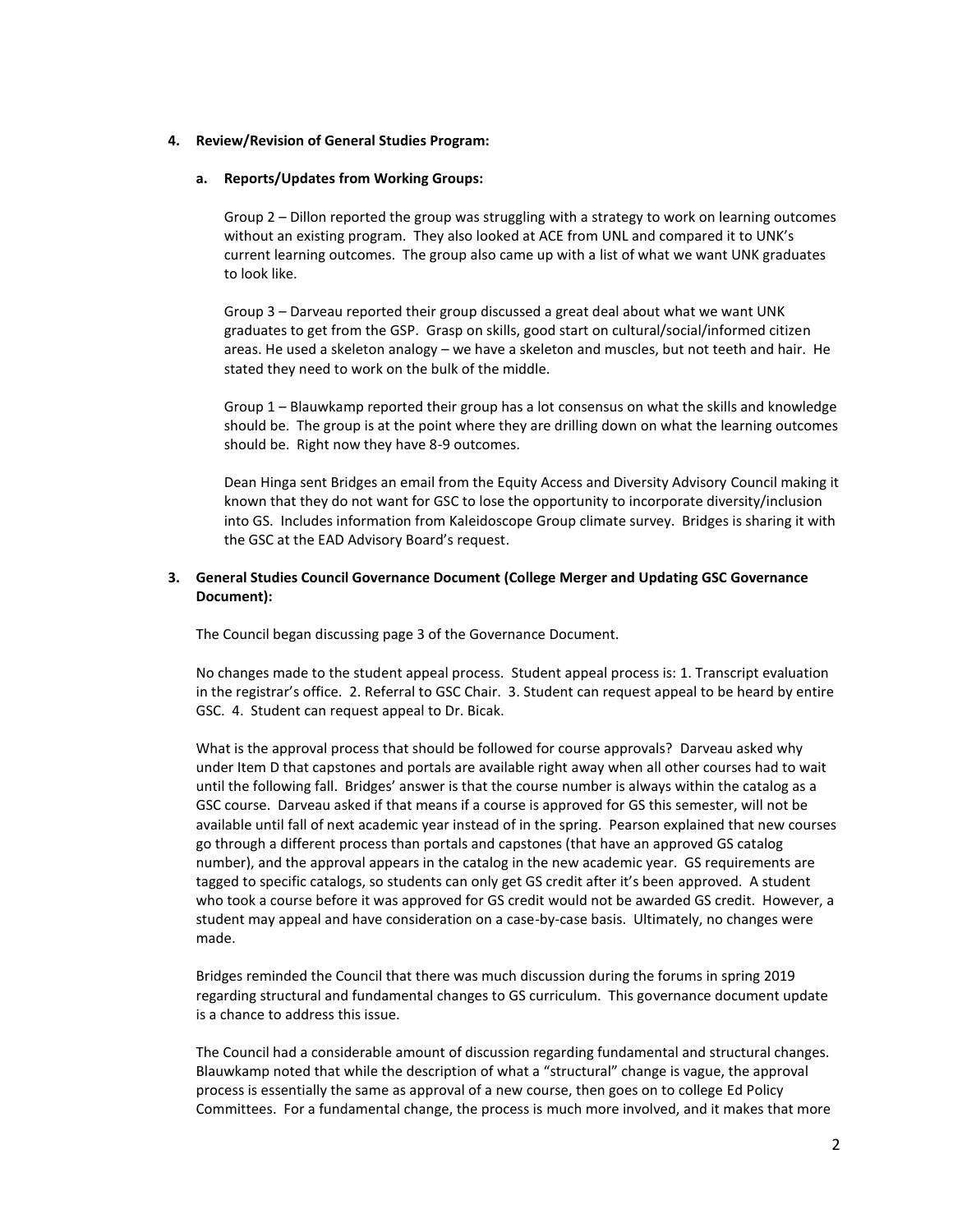difficult for actually getting changes made in a reasonable amount of time. In particular, the 60 day comment period after each change makes it difficult to make changes in a single academic year. Blauwkamp stated it would beneficial to have a different process for small changes vs. large changes.

The group agreed that there needs to be a differentiation between small (structural) changes and large (fundamental) changes. Need to quantify what is meant by a small change vs a large change.

Perhaps the way the document defines structural versus fundamental change is problematic. Cutting a large portion of the credits out of the GS curriculum seems like it should trigger a fundamental change. However, the proposal last year fit the current definition of a structural change in that no distribution areas were eliminated.

Blauwkamp stated that adjusting the language of a learning outcome, goals and current content would be considered a small change. A big change would be anything that affects structure of the program in terms of how many hours students have to complete and in what areas.

Bridges stated that since we are moving towards a 30 credit hour GS program and 30 hours is the floor mandated by HLC, we need to have greater review for cutting courses. Blauwkamp suggested maybe we move from three types of approvals to two. One would be a minor change (expedited) process for one course up or down, then full process for larger changes – changing the structure of the program more or less than 3 hours, changing the wording of goals, or changing learning outcomes.

Darveau suggested that changes to credit hours that don't change categories or not to exceed 10% since the last campus vote/approval. Asay stated that not all situations are foreseeable and if there is a discrepancy on which change it is then maybe the Council should review and vote to determine in those gray areas.

The Council suggested calling changes minor modifications and major revisions.

Minor modifications would consist of adjusting the wording of goals and outcomes, less than or equal to 3 credit hours from the last campus approved program (approved via vote).

Major revisions would include any change in credit hours greater than 3 credit hours from the last campus approved program (approved via vote), program level outcomes additions or deletions, and/or adding or deleting categories.

The approval process for minor modifications: Approved by GSC, sent to both campus and Ed Policy / Academic Affairs committees for comment; require a formal response Ed Policy / Academic Affairs committees that they received proposal with comments due within 21 days, overlapping with a two week campus comment period.

Bridges asked the Council to study and think about the major revision process and the amount of time it needs to go out to campus and who should be required to give feedback and what voting should be required. Bring thoughts and comments to the next GS meeting.

### **IV. Other:**

Dr. Bicak addressed the Council and indicated he expects to have a sense of what the plan might look like by December 20. In addition, he expects to have a coordinated plan for implementation and deployment by May 8.

Brown asked the GSC members to attend Faculty Senate tonight to address the Senate regarding the History Department's vote of no confidence. Blauwkamp noted the frustration on campus with the length